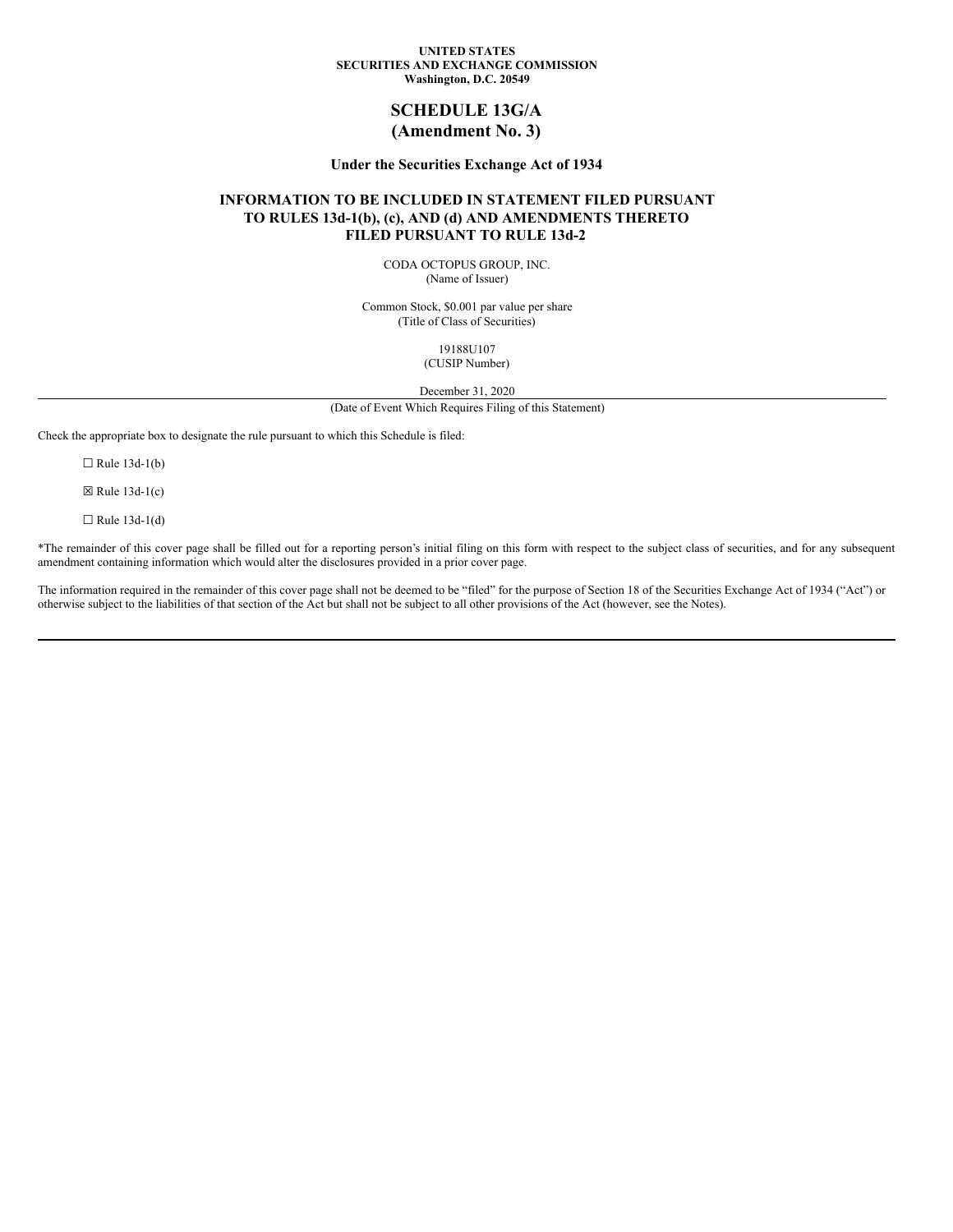CUSIP NO. 19188U107

|                                                                                                 | <b>Bryan Ezralow</b>                             | NAMES OF REPORTING PERSONS.                                         |         |        |  |
|-------------------------------------------------------------------------------------------------|--------------------------------------------------|---------------------------------------------------------------------|---------|--------|--|
| 2.                                                                                              | CHECK THE APPROPRIATE BOX IF A MEMBER OF A GROUP |                                                                     |         |        |  |
| 3.                                                                                              | <b>SEC USE ONLY</b>                              |                                                                     |         |        |  |
| 4.                                                                                              |                                                  | CITIZENSHIP OR PLACE OF ORGANIZATION                                |         |        |  |
|                                                                                                 | <b>USA</b>                                       |                                                                     |         |        |  |
|                                                                                                 | <b>NUMBER OF</b>                                 | <b>SOLE VOTING POWER</b><br>5.                                      | 896,079 |        |  |
| <b>SHARES</b><br><b>BENEFICIALLY</b><br><b>OWNED BY</b><br><b>EACH REPORTING</b><br>PERSON WITH |                                                  | <b>SHARED VOTING POWER</b><br>6.                                    | 177,041 |        |  |
|                                                                                                 |                                                  | <b>SOLE DISPOSITIVE POWER</b><br>7.                                 | 896,079 |        |  |
|                                                                                                 |                                                  |                                                                     |         |        |  |
|                                                                                                 |                                                  | <b>SHARED DISPOSITIVE POWER</b><br>8.                               | 177,041 |        |  |
| 9.                                                                                              | $1,073,120^{(1)}$                                | AGGREGATE AMOUNT BENEFICIALLY OWNED BY EACH REPORTING PERSON.       |         |        |  |
| 10.                                                                                             |                                                  | CHECK BOX IF THE AGGREGATE AMOUNT IN ROW (9) EXCLUDESCERTAIN SHARES |         | $\Box$ |  |
| 11.                                                                                             | $9.98\%^{(2)}$                                   | PERCENT OF CLASS REPRESENTED BY AMOUNT IN ROW (9)                   |         |        |  |
| 12.                                                                                             | TYPE OF REPORTING PERSON                         |                                                                     |         |        |  |

(1) Bryan Ezralow beneficially owns 1,073,120 shares of Common Stock, of which896,079 shares are held by the Bryan Ezralow 1994 Trust u/t/d/ December 22, 1994 (the "1994 Trust"), of which Mr. Ezralow is the sole trustee; and 177,041 shares are held by EZ MM&B Holdings, LLC ("EZ MM&B"), where Mr. Ezralow as the sole trustee of one of the trusts that is a manager of EZ MM&B, and as a co-trustee and manager, respectively, of the two trusts and limited liability company that comprise the managing members of one of the other managers of EZ MM&B, shares voting and dispositive power over such shares, and thus, may be deemed to beneficially own such shares.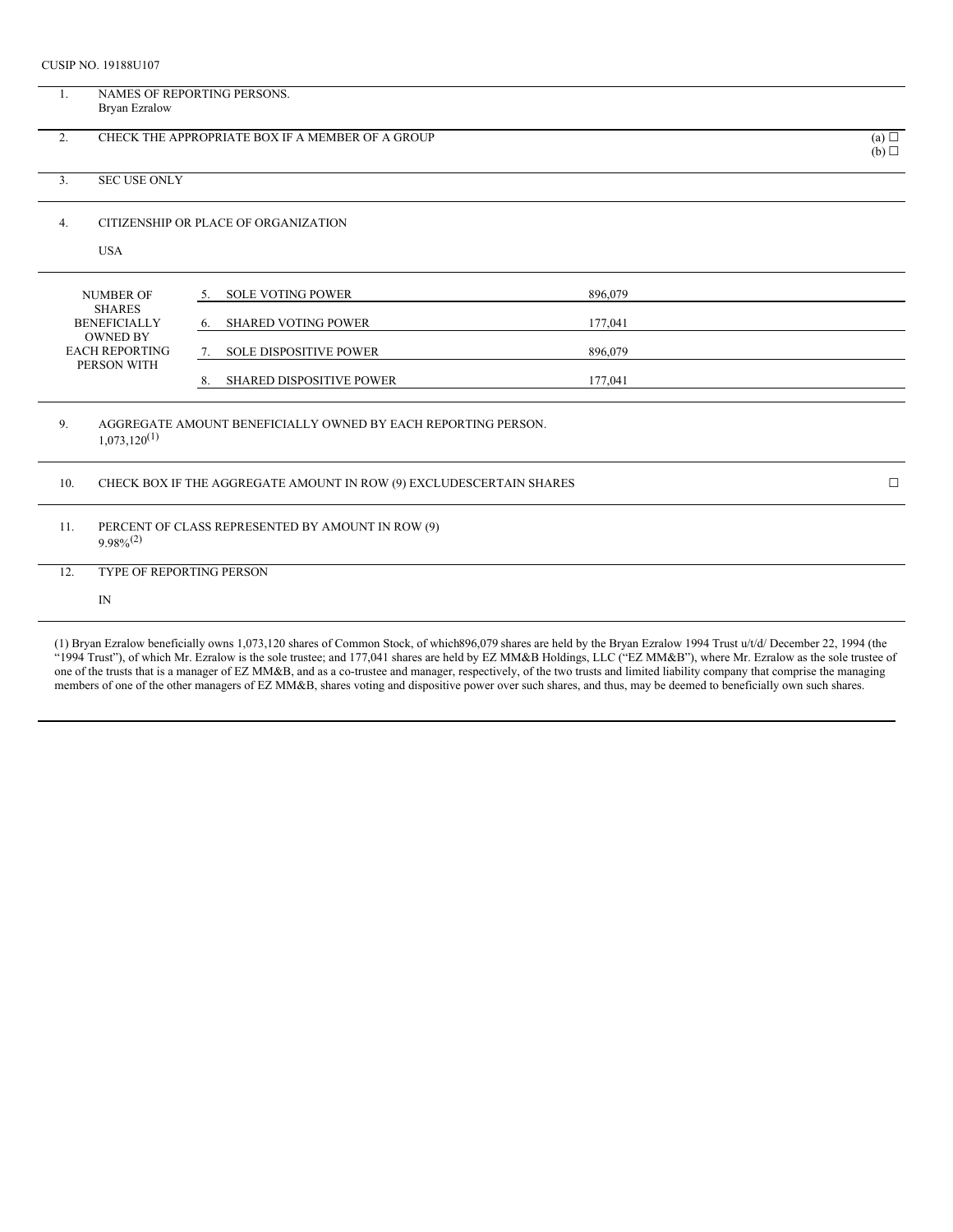(2) Calculated based upon a total of 10,751,881 shares of Common Stock issued and outstanding as of January 28, 2021, as reported in the Issuer's Annual Report on Form 10-K for the fiscal year ended October 31, 2020, filed with the Securities and Exchange Commission on January 28, 2021.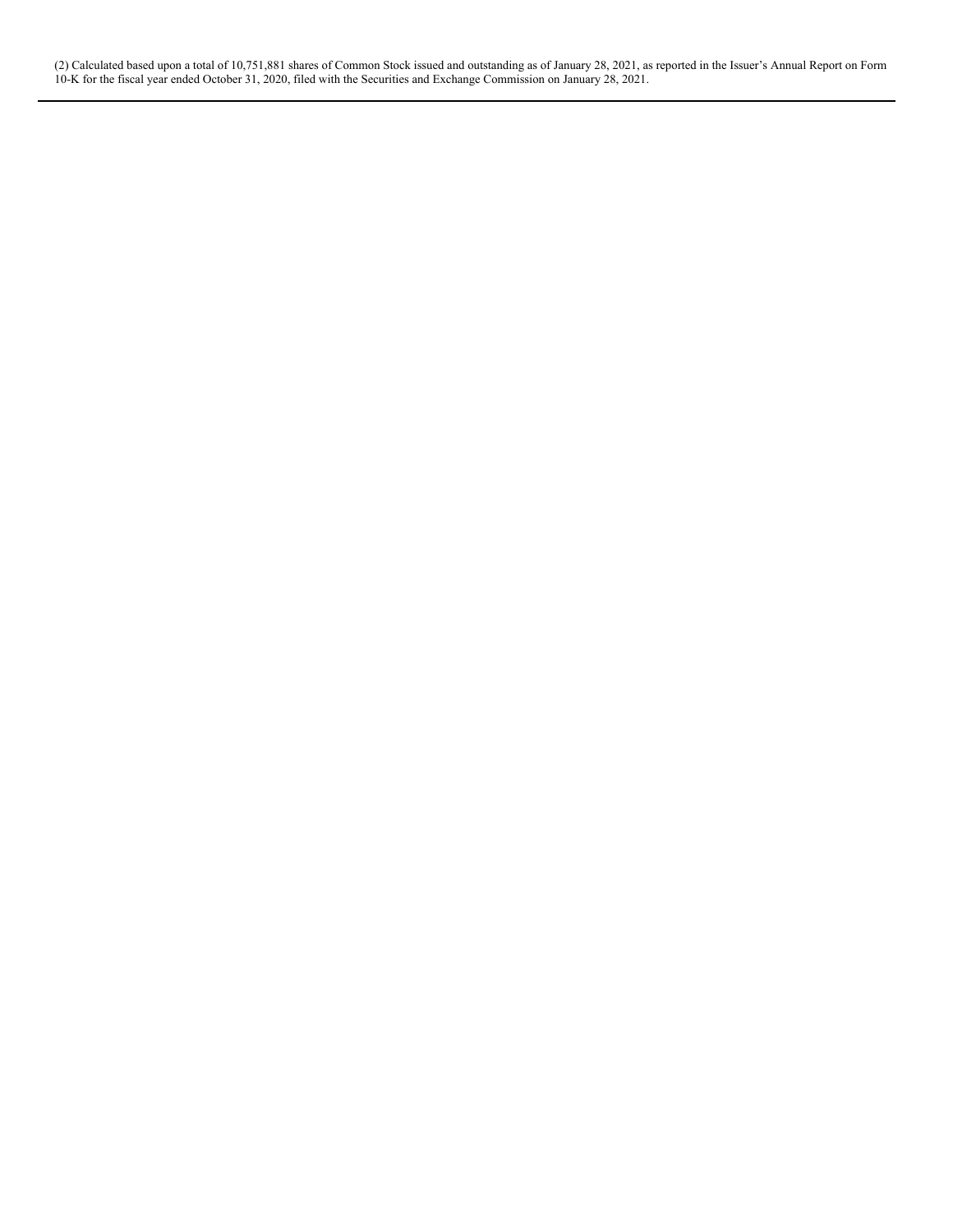| <b>CUSIP NO. 19188U107</b>                              | Page 3 of 9 Pages                                                               |         |  |  |  |
|---------------------------------------------------------|---------------------------------------------------------------------------------|---------|--|--|--|
| 1.                                                      | NAMES OF REPORTING PERSONS.<br>Bryan Ezralow 1994 Trust u/t/d December 22, 1994 |         |  |  |  |
| CHECK THE APPROPRIATE BOX IF A MEMBER OF A GROUP<br>2.  | (a)<br>(b)                                                                      |         |  |  |  |
| <b>SEC USE ONLY</b><br>3.                               |                                                                                 |         |  |  |  |
| 4.<br><b>USA</b>                                        | CITIZENSHIP OR PLACE OF ORGANIZATION                                            |         |  |  |  |
|                                                         |                                                                                 |         |  |  |  |
| <b>NUMBER OF</b>                                        | <b>SOLE VOTING POWER</b><br>5.                                                  | 896,079 |  |  |  |
| <b>SHARES</b><br><b>BENEFICIALLY</b>                    | <b>SHARED VOTING POWER</b><br>6.                                                | 177,041 |  |  |  |
| <b>OWNED BY</b><br><b>EACH REPORTING</b><br>PERSON WITH | <b>SOLE DISPOSITIVE POWER</b><br>7.                                             | 896,079 |  |  |  |
|                                                         | <b>SHARED DISPOSITIVE POWER</b><br>8.                                           | 177,041 |  |  |  |
| 9.<br>$1,073,120^{(1)}$                                 | AGGREGATE AMOUNT BENEFICIALLY OWNED BY EACH REPORTING PERSON.                   |         |  |  |  |
| 10.                                                     | CHECK BOX IF THE AGGREGATE AMOUNT IN ROW (9) EXCLUDESCERTAIN SHARES             |         |  |  |  |
| 11.<br>$9.98\%^{(2)}$                                   | PERCENT OF CLASS REPRESENTED BY AMOUNT IN ROW (9)                               |         |  |  |  |
| 12.                                                     | TYPE OF REPORTING PERSON                                                        |         |  |  |  |
| $_{\rm OO}$                                             |                                                                                 |         |  |  |  |
|                                                         |                                                                                 |         |  |  |  |

(1) The 1994 Trust beneficially owns 1,073,120 shares of Common Stock, of which896,079 shares are held directly by the 1994 Trust; and 177,041 shares are held by EZ MM&B, where the 1994 Trust is one of the trusts that is a manager of EZ MM&B, and as one of the two trusts and limited liability company that comprise the managing members of one of the other managers of EZ MM&B, shares voting and dispositive power over such shares, and thus, may be deemed to beneficially own such shares.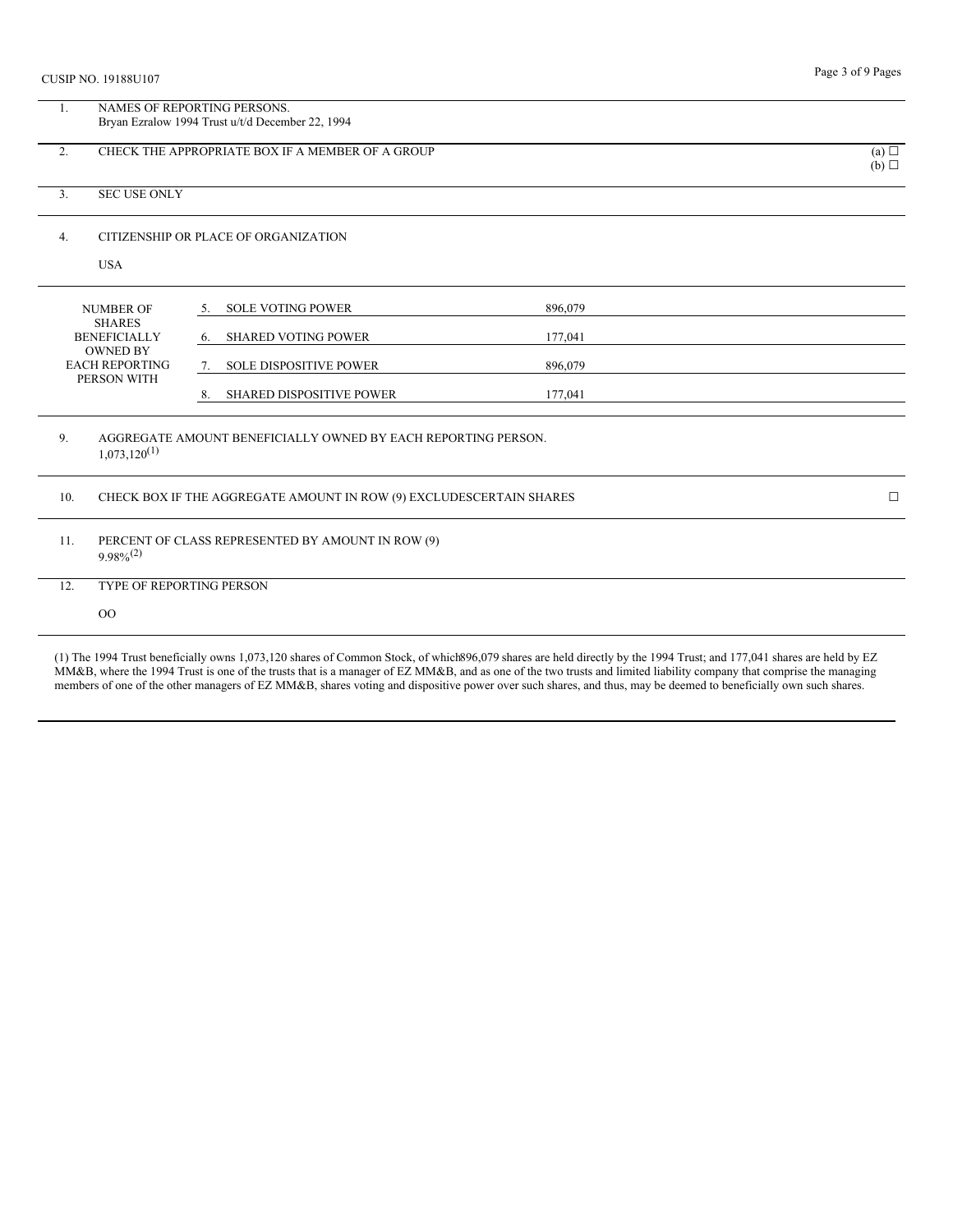(3) Calculated based upon a total of 10,751,881 shares of Common Stock issued and outstanding as of January 28, 2021, as reported in the Issuer's Annual Report on Form 10-K for the fiscal year ended October 31, 2020, filed with the Securities and Exchange Commission on January 28, 2021.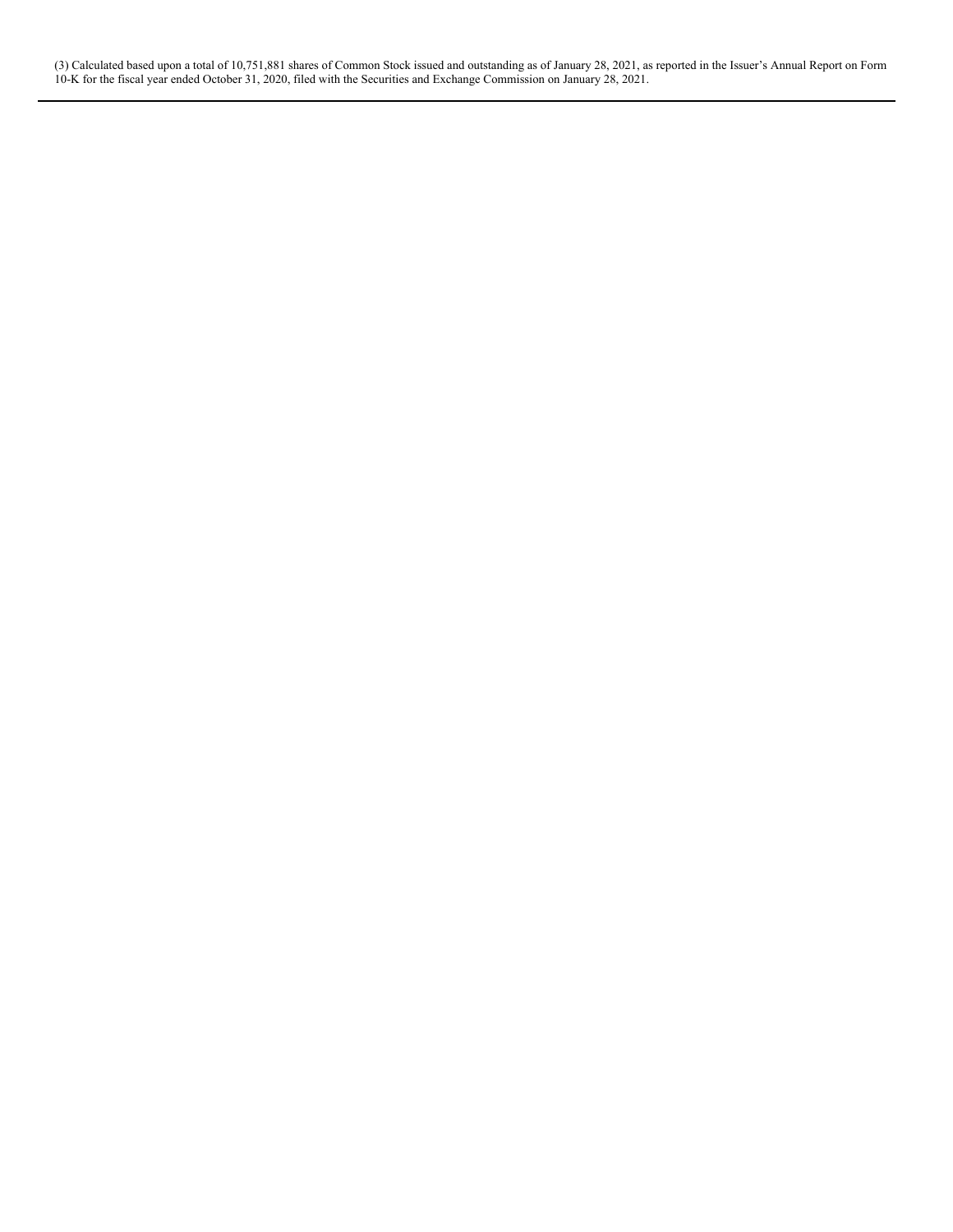#### **Item 1(a). Name of Issuer.**

Coda Octopus Group, Inc., a Delaware corporation (the "Issuer").

#### **Item 1(b). Address of Issuer's Principal Executive Offices.**

3300 S. Hiawassee Rd., Suite 104-105 Orlando, Florida 32835

#### **Item 2(a). Name of Person Filing.**

The names of the persons filing are:

(i) Bryan Ezralow; and

(ii) Bryan Ezralow 1994 Trust u/t/d December 22, 1994 ("1994 Trust")

## **Item 2(b). Address of Principal Business Office, or, if None, Residence.**

23622 Calabasas Road, Suite 200 Calabasas, CA 91302

### **Item 2(c). Citizenship.**

United States.

### **Item 2(d). Title of Class of Securities.**

The title of the class of securities to which this statement relates is the common stock of the Issuer, \$0.001 par value per share (the "Common Stock").

## **Item 2(e). CUSIP No.**

19188U107

## Item 3. If This Statement is Filed Pursuant to Rule 13d-1(b) or 13d-2(b), Check Whether the Person Filing is a:

Not Applicable.

## **Item 4. Ownership.**

See Items 5-9 and 11 of the cover page for each Reporting Person

#### **Item 5. Ownership of Five Percent or Less of a Class.**

If this Schedule is being filed to report the fact that as of the date hereof the Reporting Person has ceased to be the beneficial owner of more than five percent of the class of securities, check the following  $\square$ .

### **Item 6. Ownership of More than Five Percent on Behalf of Another Person.**

Not Applicable.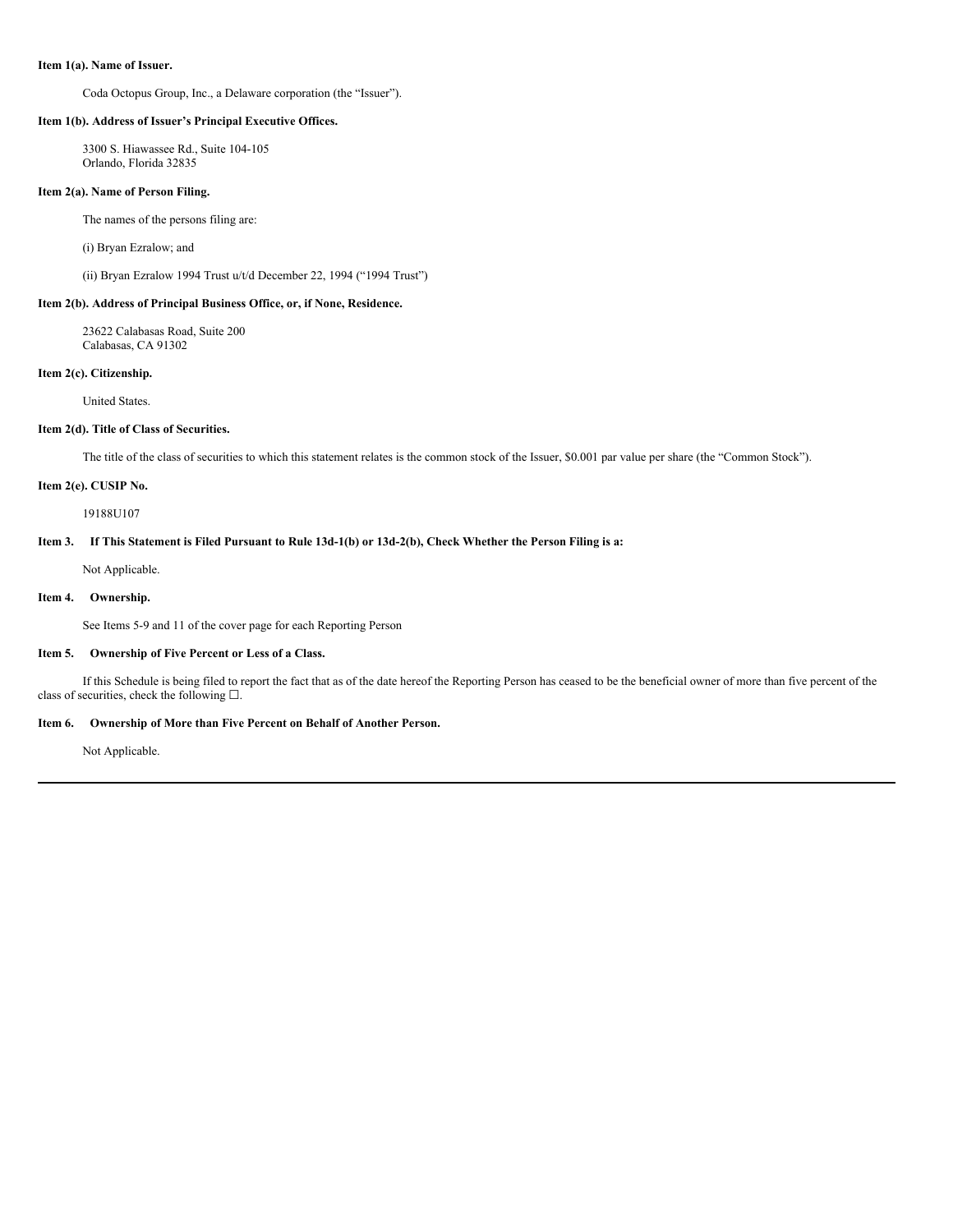#### Item 7. Identification and Classification of the Subsidiary Which Acquired the Security Being Reported on by the Parent Holding Company or Control Person.

Not Applicable.

## **Item 8. Identification and Classification of Members of the Group.**

Not Applicable.

#### **Item 9. Notice of Dissolution of Group.**

Not Applicable.

## **Item 10. Certifications.**

By signing below I certify that, to the best of my knowledge and belief, the securities referred to above were not acquired and are not held for the purpose of or with the effect of changing or influencing the control of the issuer of the securities and were not acquired and are not held in connection with or as a participant in any transaction having that purpose or effect.

## **Exhibits.**

Joint Filing [Agreement](#page-8-0) attached as Exhibit 99.1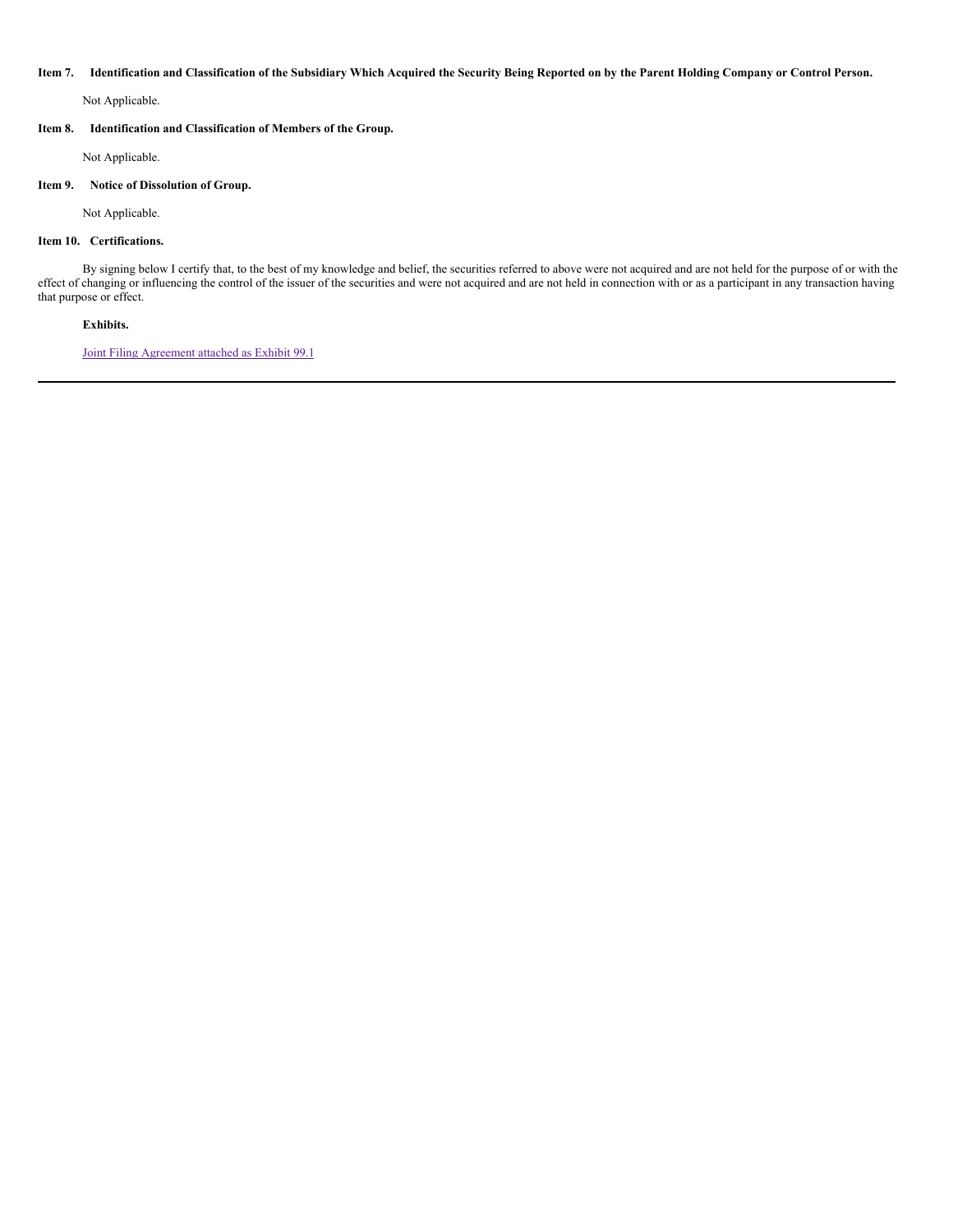### **SIGNATURE**

After reasonable inquiry and to the best of my knowledge and belief, I certify that the information set forth in this statement is true, complete and correct.

Dated: February 9, 2021

/s/ Bryan Ezralow Bryan Ezralow

Dated: February 9, 2021

Bryan Ezralow 1994 Trust u/t/d December 22, 1994

By: /s/ Bryan Ezralow Bryan Ezralow, Trustee